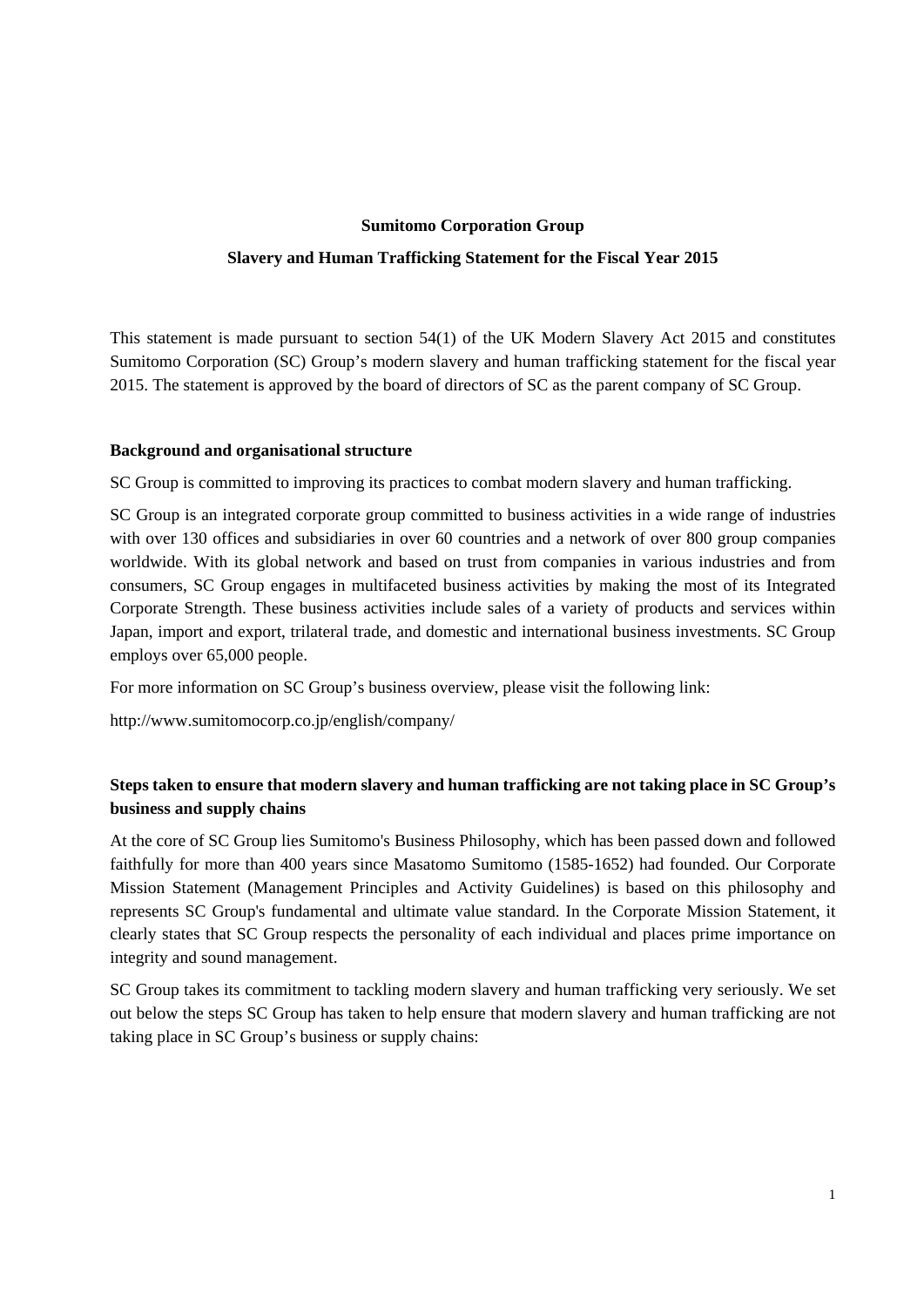#### *Action Guidelines for Supply Chain Management*

SC group has established the CSR Action Guidelines for Supply Chain Management. Through the implementation of these guidelines, we are aiming to realize a sustainable society by working together with our suppliers, business partners, and contractors, etc. to achieve responsible value chain management. As part of these guidelines, SC Group sets out its values to "Respect human rights and not to be complicit in human rights abuses" and to "Prevent forced labor, child labor and the payment of unfairly low wages." These principles establish the overarching guidelines encompassing our commitment to combating modern slavery and human trafficking.

### *Active commitment to the UN Global Compact*

SC signed the UN Global Compact and declared its support for the 10 principles in March 2009 as the parent company of SC Group. This international CSR-related initiative shares the same values as our Corporate Mission Statement. With our participation in the Global Compact, SC has committed itself to further increasing corporate value by constantly seeking out areas of its business activities that can be improved in light of the values advocated by the 10 principles. In addition, SC also actively participates as a Board Member of the Global Compact Network Japan, a local Global Compact network.

## *Training and workshops*

SC, as the parent company of SC Group, provides numerous opportunities to promote the understanding and entrenchment of the Action Guidelines, including:

- training for new employees and locally hired employees;
- meetings within business units and domestic and overseas regional organizations; and
- pre-departure briefings with executive managers being sent on overseas assignments.

In the last fiscal year, we have held training sessions for about 150 new employees and 200 locally hired employees, approximately 20 meetings with all business units, and more than 40 briefings with executive managers on overseas assignments.

Furthermore, in our efforts to tackle the issue of human rights abuses (including modern slavery and human trafficking), SC has twice invited external experts to host a workshop, in October and November 2015, in order to provide hands-on training on how to assess the risks of being involved in human rights abuses in SC's supply chains. Attended by approximately 80 employees, the workshops offered a lecture on such topics as the relevance of human rights to corporations and case studies of corporate human rights abuses. The participants were then divided into groups to undergo hands-on training composed of four steps: 1. business analysis, 2. identification of relevant human rights issues, 3. analysis of risks encountered with the particular type of human rights issue, and 4. exploration of countermeasures.